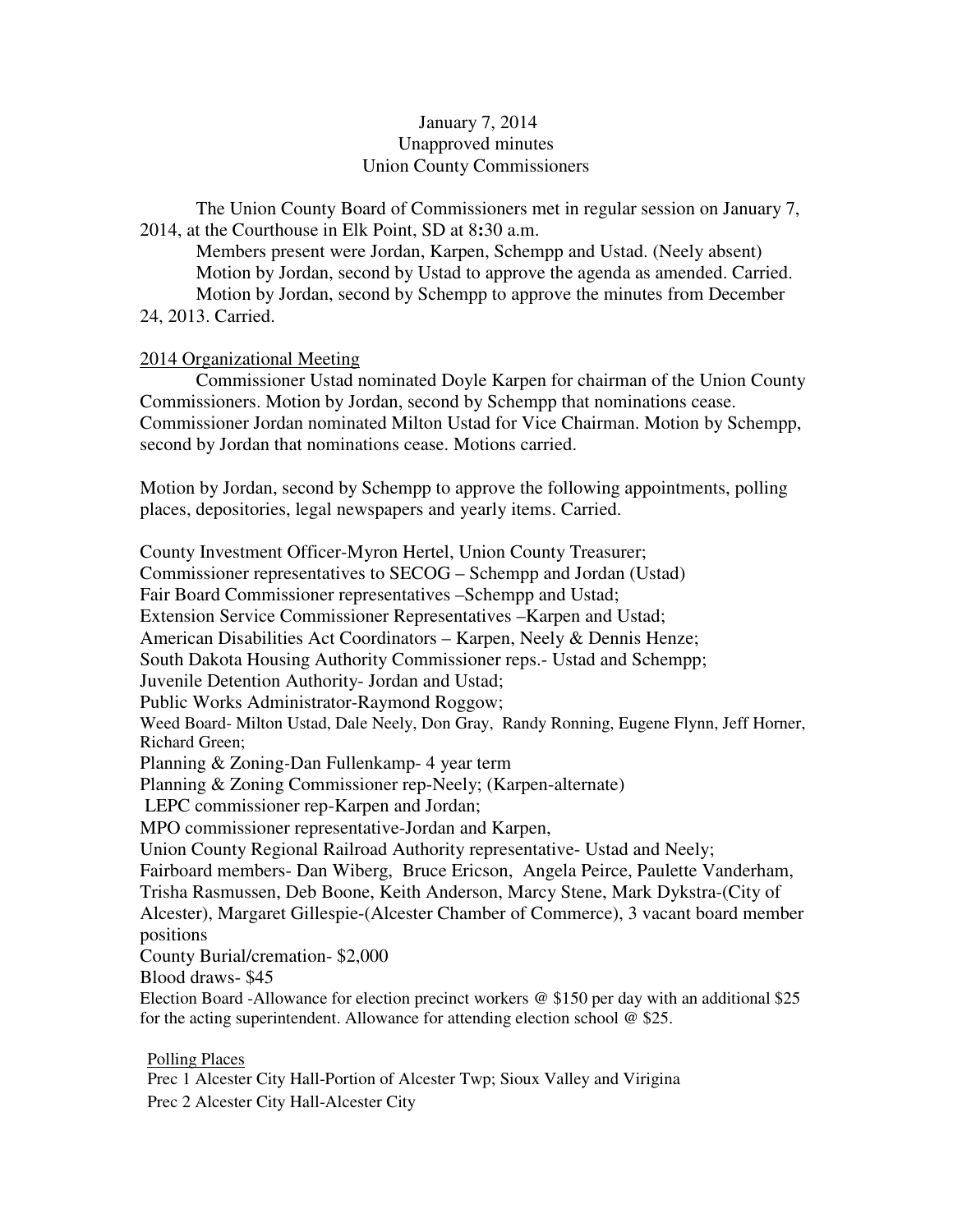Prec 3 Union County Courthouse- W. 1 & 3 Elk Point; small portion of E. Elk Point Twp; Richland Township Prec 4 Big Springs Baptist Church- Brule, Spink and Big Springs Townships Prec 5 Beresford Public Library-Beresford City W. 1, Prairie, Emmet and portion of Alcester Township Prec 6 Beresford Public Library-Beresford City W. 2 and W. 3 Prec 7 St. Peter's Community Center-Jefferson Township and portion of Big Sioux Township Prec 8 Union County Courthouse-Elk Point W. 2 and Elk Point Twp less the portion in E. Elk Point Township Prec 9 St. Peter's Community Center-Civil Bend Township and Jefferson City Prec 10 North Sioux City Community Center-North Sioux City Ward 1 and 2 Prec 11 North Sioux City Community Center- North Sioux City Wards 3 & 4 and portion of Big Sioux Township Prec 12 Blessed Teresa Parish-Dakota Dunes West of the Dakota Dunes Boulevard and portion of Big Sioux Twp Prec 13 Holy Cross Lutheran Church- Dakota Dunes East of Dakota Dunes Boulevard

Commission meetings- held every other Tuesday at 8:30 unless otherwise stated

Legal Newspapers- Leader Courier, Alcester Union & Hudsonite, Beresford Republic and Dakota Dunes North Sioux City Times

Union County depositories- First Dakota National Bank, Liberty Bank, State Bank of Alcester, First Savings Bank, 1st Financial Bank, Security National Bank and SD Public Fund Investment (FIT).

Sick Leave Bank Committee-- Marvin Schempp (commissioner); Tracy Smith (sheriff) Cristy Harkness (highway) and Scott Sexton (courthouse).

Coroner Fees- \$58 per view of body and mileage to be paid the same as other county officials.

# Executive Session

 Motion by Jordan, second by Ustad to enter executive session for personnel at 8:40. Motion carried. Chairman declared the board out of executive session at 9:00 a.m.

# Monthly Department reports

 The following department heads gave their monthly department reports: DOE Steckelberg, Building & Ground Supt. Sexton and Zoning Director Henze.

# Procedure

 Treasurer Hertel met with the board to discuss the procedure to handle the long/short cash in the treasurer's office. Based on legislative audit's recommendation, motion by Jordan, second by Schempp to reset the cash variance from 84.38 to zero and make the transaction from the Treasurer's budget. Carried.

# Architect

 The board met with representatives from FEH to discuss their proposal for the Highway maintenance building.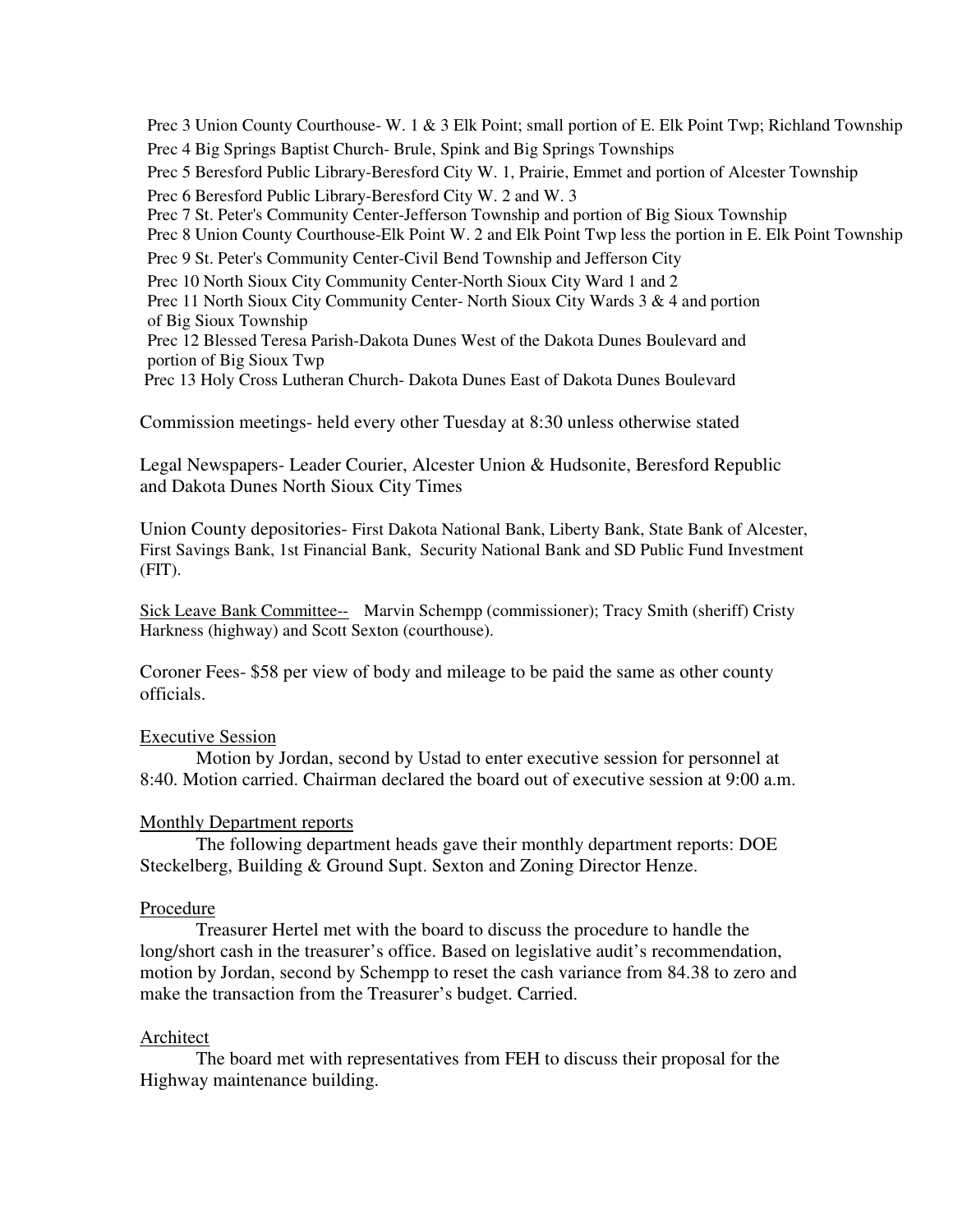# Recess

Chairman declared a recess at 9:51-9:55.

# December Bank Balance

# AUDITOR'S ACCOUNT WITH THE COUNTY TREASURER December 2013

| Total amount of deposits in bank                 | \$2,074,049.80 |
|--------------------------------------------------|----------------|
| Total amount of actual cash                      | \$4,606.85     |
| Total amount of checks and drafts in Treasurer's |                |
| possession not exceeding three days              | \$66,199.93    |
| Investments                                      | \$4,540,401.13 |
| <b>Cash Variance</b>                             | \$84.38        |
| Credit card outstanding                          | \$2976.20      |
| Total                                            | \$6,688,318.29 |

\*Note: These figures include all funds administered by the county including city, schools & township revenue and other pass through accounts.

#### December Monthly Reports

 Clerk of Courts reported \$54,390.23 in fines and fees. Federal Prisoner & INS room & board fees-\$15,092.36. Register of Deeds' reported \$10,942 in transfer tax and \$12,646 in fees. Veterans Service Officer reported 2 individual contacts. County nurse reported \$33 in donations.

#### Architects

The board met with Marquis X, Erickson, Yankton, SD, to discuss his proposal for the Highway maintenance building

 The board met with representatives from Architecture, Incorporated to discuss their proposal for the Highway maintenance building.

 The board met with representatives from Stone Group Architects, Inc. to discuss their proposal for the Highway maintenance building.

### Highway

 PWA Roggow met with the board to discuss various matters. Motion by Jordan, second by Schempp to authorize travel for PWA Roggow to Pierre, SD for testimony during the legislative session (date to be determined). Motion carried.

# Executive Session

 Motion by Jordan, second by Ustad to enter executive session to discuss contracts at 11:42 a.m. Carried. Chairman declared the board out of executive session at 11:58 a.m.

## Elected Positions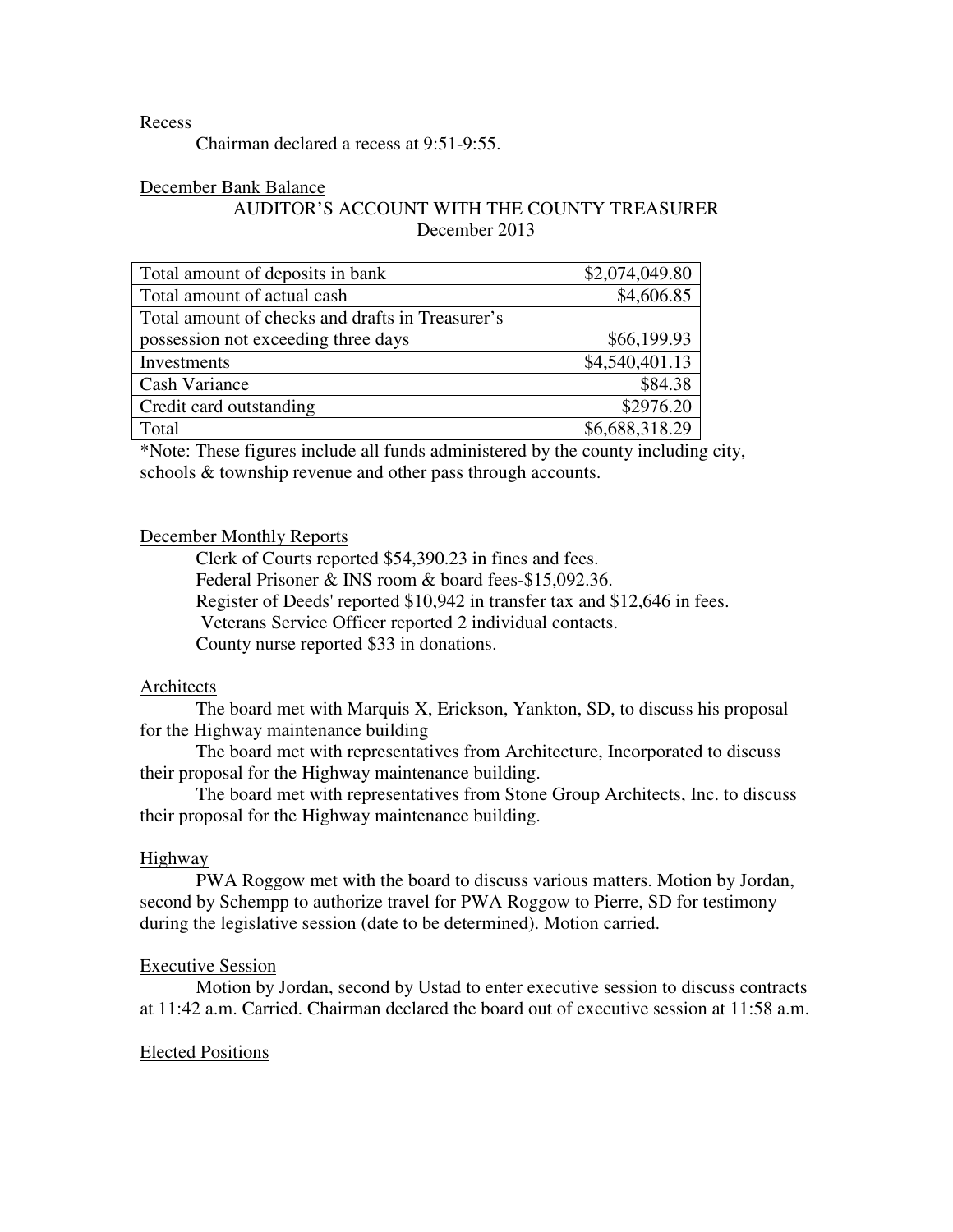Motion by Jordan, second by Ustad that salaries for all elected officials, incumbent or newly- elected will be the salary listed in the 2014 salary approval list. Carried.

### 2014 Salaries

 In accordance with SDCL 6-1-10 the following list of salaries shall be published: Monthly:

 Ross Jordan-\$995; Doyle Karpen-\$1095 (chairman- \$100); Dale Neely-\$995; Marvin Schempp-\$995; Milton Ustad-\$995 (Commissioners); Jerry Miller-\$6,225.49 (States Attorney); Alexis Tracy- \$4187.78 (Deputy States Attorney); Tina Knudson \$2,172.12 (Office Manager); Cathy Smith-\$2,161.61 (Legal Assistant) Raymond Roggow-\$5,651.15 (Public Works Administrator-4,265.16 & EMA Director-1,385.99); Crystal Harkness-\$3,108.43 (Hwy. Executive Secretary-2,955.92 & EMA-152.51); Dan Limoges-\$4,947.50 (Sheriff); Scott Sexton-\$4,157.66 (Supt. of Buildings and Grounds); Carol Klumper-\$4,263.67; (Auditor); Jackie Sieverding \$3,081.50 (Chief Deputy-2,955.92 & Technology Assistant-125.58); Cammy Abbey-\$2,355.16 (Deputy I-2250 & Technology Assistant -105.16); Myron Hertel-\$3,782.57 (Treasurer-\$3,662.57, Web- \$120); Linda Roggow-\$2,708.33(Chief Deputy); Janette Bennett- \$2,801.42 (Deputy I); Joy Hemmingson-\$2,147.08 (deputy II) Jana Foltz-\$3,829.67 (Register of Deeds); Colleen Mead-\$2,847(Chief Deputy); Dawn Steckelberg-\$3,202.21(Director of Equalization); Tara Moreland-\$2,085.31(Administrative Assistant); Donelda Golden- \$2,355.18 (Appraiser); Sheri Bousquet--\$2,331.72 (Appraiser); Janet Lingle-\$3,303.13 (Extension -1,369.50 & P/Z assist-63.10 & Weed supervisor-\$491.79; Fair Manager-\$1378.74); Daniel Veatch-\$1314.54 (Veterans Service Officer); Gary Larsen and Don Kniffen \$150 per day (alternate VSO). Dennis Henze-\$3,382.45 (Planning & Zoning); Lisa McInerney \$1059.85 (PT County Nurse-\$942.86, Jail-\$116.99). Hourly:

 Bonnie Pojunos-\$13.33 (PT Reg. of Deeds Clerk); Jo Hackett- \$12.76 (PT State's Attorney intern); Elden Beeler, Jr.-\$20.37 (Hwy IV); Richard Beeler-\$21.02 (Hwy IVA); Robert Bradshaw-\$19.17 (Hwy III ); Jerrine Collins-\$15.00 PT custodian); Matthew Dennison-\$20.51 (Hwy IV); Ed Donnelly \$15.56 **(**Hwy III); Jack Kirkebak- \$19.13 (Hwy III); L. Paul Limoges-\$21.89 (Hwy V); Jeff Noteboom-\$19.17(Hwy III); Oliver Morris-\$19.17 (Hwy III); Russell Paulson-\$21.02 (Hwy IVA); Josh Homandberg- \$17.88 (Hwy III); Larry Clark \$16.97 (Hwy III); Derek Lykken \$16.05 (Hwy III); Bob O'Connell-\$15.56 (Hwy II); Doug Irwin-\$13.52 (Hwy III); Darryl Mincks-\$11.63; Michael Bucholz-\$21.17 (Chief Deputy/Investigator); Stephanie Ryan \$16.07 (Deputy II); James Prouty \$16.07 (Deputy II); Jason Westcott \$15.57 (Deputy II); Tracy Smith- \$16.44 (Secretary); Logan Rubida-\$12.70 (Dispatcher II) Judy Oberg-\$19.30 (Communications/911 director ); Sharon Christensen-\$12.97 (Dispatcher II); Anthony Iverson-\$12.97 (Dispatcher II); Neil Leitru-\$14.12 (Dispatcher II); Dave Fedderson- \$12.70 (Dispatcher II); Jon Feller-\$16.24 (Deputy II); Lynn Freeman \$13.66 (Correctional Officer II); Dustin Sharkey \$16.14 (Deputy II); Mary Kriskey \$12.91 (Dispatcher II); Linda Holmes \$13.80 (Correctional Officer I); Sarah Hight \$15.83 (Chief Correctional Officer); Stacy Verdoorn-\$13.41 (Correctional Officer II) Colin Campbell- \$12.91 (Dispatcher II); Shadrick Wulf \$12.70 (transport); Brittany Bennar-\$13.41 (Correctional Officer II); Joshua Bridenstine-\$15.57 (Deputy II); David Harkin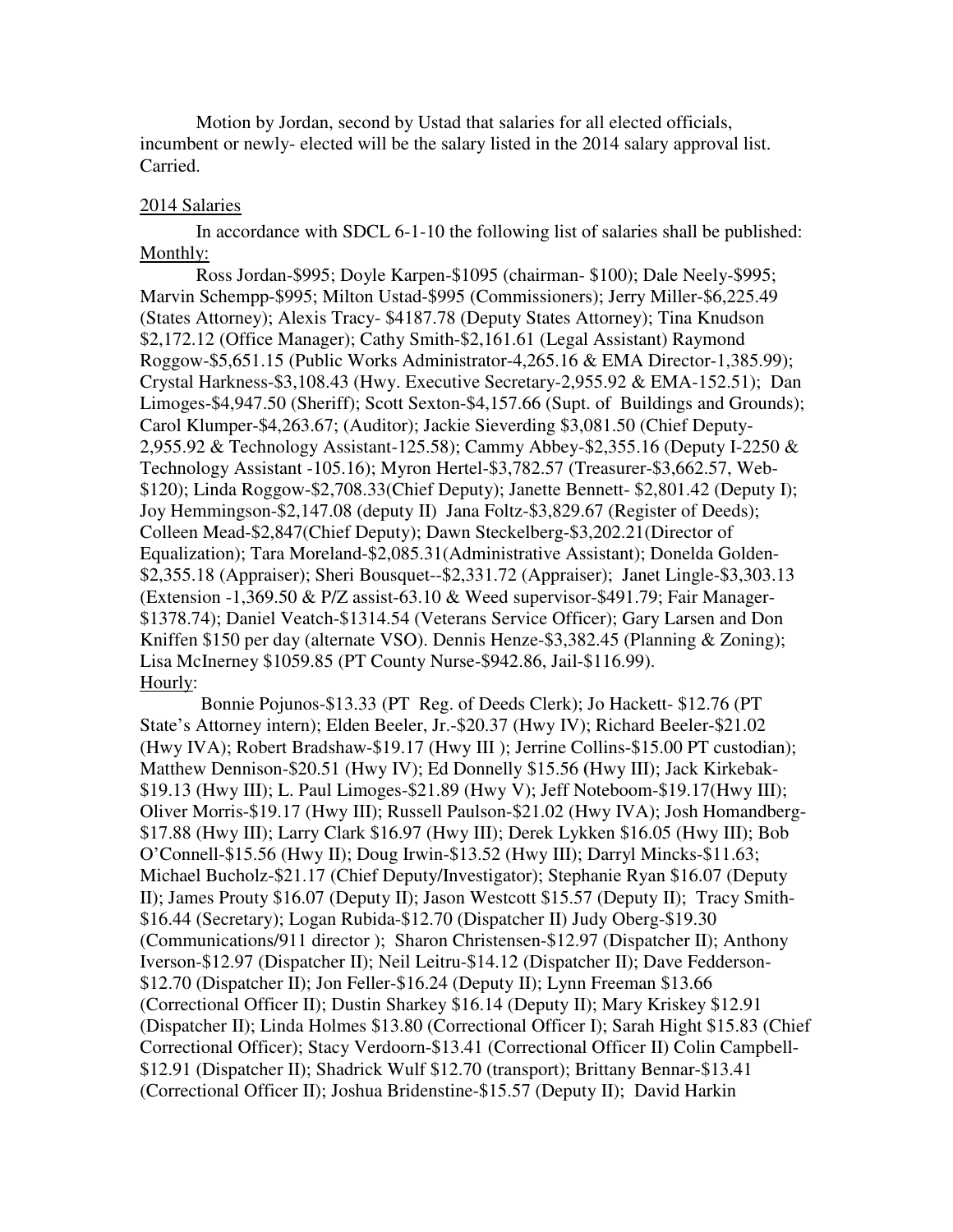\$13.15(Special Deputy); Bob Brink \$12.70 (Special Deputy); Willis Strawn \$12.70 (transport officer);Brian Hall \$12.70 (special deputy); Cody Braun \$13.06 (Correctional Officer II); Shannon Steckelberg \$13.06 (PT Correctional Officer)Damian Frias \$13.06 (Correctional Officer); Cassandra Ketchelos \$13.06 (Correctional Officer II); Shaun Vincent \$13.06 (FT Correctional Officer); Cora Brandon \$13.06 (PT Correctional Officer); Corey Gunn \$13.06 (PT Correctional Officer) Rumi Weigel-\$12.70 (WIC/Nurse Secretary) Carol Sommervold \$13.00 (PT Treasurer/Auditor Clerk); Planning & Zoning and Weed board members- \$50 per meeting; Jim Christenson- \$58.00 per call- (Coroner). Deputy Coroners- Kelly Staum, Kama Johnson, Bill Pappas- \$58 per call; Jana Hansen (PT custodian) \$13.32.

## Indigent matter

 Motion by Ustad, second by Jordan to approve \$2,000 payment for county burial for UCI 2014-0101. Carried.

## Claims

 Motion by Jordan, second by Schempp to approve the claims as follows. Carried. The following claims have been audited, approved and warrants drawn on the same: Biweekly payroll for 01-07-2014: Auditor \$84.00; Treasurer \$336.00; State's Attorney \$608.10; Public Building \$702.00; Register of Deeds \$519.09; Sheriff \$33,497.96; Nurse \$136.44; WIC \$204.66; Highway \$21,704.62; Flood Control \$405.62. Courthouse payroll for the month of December \$2013: Commissioners \$5,075.00; Auditor \$9,265.39; Data Processing \$230.74; Treasurer \$16,077.60; State's Attorney \$14,325.43; Public Building \$4,136.97; Assessor \$9,794.31; Register of Deeds \$6,516.51; Veteran \$1,000.00; Sheriff \$4,835.05; Nurse \$923.47; Jail \$114.58; Extension \$1,362.69; Fair \$1,371.88; Weed \$489.34; Planning & Zoning \$3,578.41; Highway \$7,117.55; EMA \$1,517.92, Coroner \$58.00. Wellmark December 2013 \$42,146.37; Dearborn National December 2013 \$388.93.Alcester Union (Legals/Ad) \$675.12; Alliance Communication (Util) \$188.00; Avery Brothers (Supp) \$726.00; Beresford Municipal Telephone (Util) \$338.72; Beresford Republic (Legals/Ad) \$580.62; Bill Ryan (Prof Svc) \$109.69; Bob Barker (Supp) \$264.25; Boyer Trucks (Repair) \$237.56; Brian Hall (Wash) \$6.00; Butler Machinery (Repair) \$2,088.98; Caterpillar Financial (Payment) \$5,357.28; Century Link (Util) \$2.90; City of Alcester (Util) \$49.57; Community Health Clinic (Care) \$874.90; Country Estates Truck Repair (Maint) \$820.89; Dakota Dunes NSC Times (Legals/Ad) \$790.04; Dakotabilities (Allot) \$360.00; Dan Fullenkamp (Mileage) \$0.74; Dataspec (Supp) \$399.00; Diesel Specialties (Supp) \$189.32; Dr Jim Slattery (Care) \$185.00; Enventis (Util) \$122.70; Homestead Bldg Supplies (Supp) \$43.45; Iowa Office Supply (Maint) \$151.44; Jacks Uniform & Equip (Cloth Allow) \$100.00; Jim Brewster (Mileage) \$14.06; Johnson Feed (Supp) \$13.25; Katie Johnson (Pub Def) \$2,406.71; Knology (Util) \$160.43; Leader Courier (Legals/Ad) \$828.95; Menards (Supp) \$44.40; Michael McGill (MI Board/Pub Def) \$3,145.47; Mobile Electronic Svc (Repair) \$87.45; MPH Industries (Supp) \$6,945.00; Muller Auto Parts (Supp) \$43.96; Nygren's True Value (Repair/Supp) \$106.97;Office Elements (Supp) \$238.92; Office Systems (Copier Contract) \$360.00; Pamela M Scheid (Transcripts) \$42.15; Peterson, Stuart, Rumpca & Rasmussen (Pub Def) \$7,220.13; Pioneer Drug (Drugs/Supp) \$1,499.66; Powerplan (Repair) \$263.89; Printing Plus (Supp) \$502.00; Robert James (Mileage) \$19.24; SD